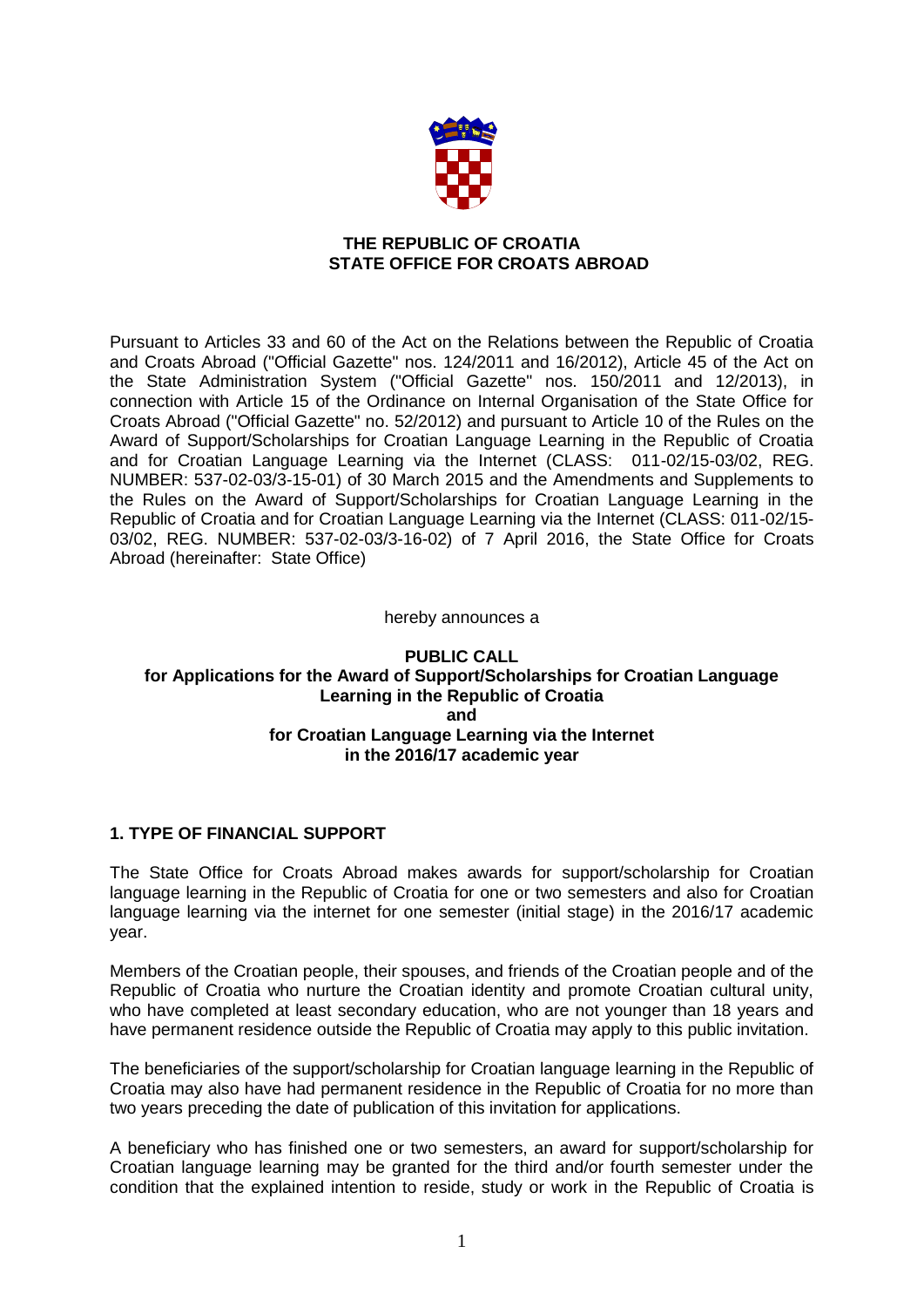shown and that the certificates of the educational institution on the previously passed semesters with excellent or very good grade points are submitted.

The support/scholarship will not be awarded to candidates who are also beneficiaries of another scholarship in the Republic of Croatia.

#### **A) Pursuant to the awarded support/scholarship for Croatian language learning in the Republic of Croatia, the State Office for Croats abroad (hereinafter: "State Office") will meet the costs for beneficiaries of:**

• a Croatian language course (payment to the organizer of the course)

subsidised meals, up to two meals a day (paid to the Ministry of Science, Education and Sports)

• accommodation costs (in a student dormitory or private accommodation) up to HRK 300 a month

• payment of HRK 100 a month for personal needs.

The State Office for Croats Abroad provides the beneficiaries of support/scholarship for learning of Croatian language in the Republic of Croatia accommodation in student dormitories in the Republic of Croatia, in accordance with the number of available places approved by the Ministry of Science, Education and Sports for each academic year.

This student accommodation means a twin bedroom of medium category, pursuant to the rules of the Ministry of Science, Education and Sports in force (according to price, age and the like).

Beneficiaries of support/scholarship for the learning of the Croatian language in the Republic of Croatia who have permanent residence in the Republic of Croatia up to 50 km away from the location of the course shall not be entitled to student accommodation.

### **B) On the basis of the awarded support/scholarship for Croatian language learning via the internet, the State Office shall meet the costs for beneficiaries of:**

- a Croatian language course via the internet - HiT-1 (to be paid to the organiser of the course).

### **2. LOCATION AND SCHEDULE OF CROATIAN LANGUAGE CORUSES**

- **A)** The courses will be held at the Faculty of Humanities and Social Sciences of the Universities of Zagreb, Split and Rijeka:
- winter semester (3 October 2016 to 27 January 2017)
- summer semester (27 February to 9 June 2017)
- **B)** Croatian language learning via the internet will be held according to the following schedule:
- winter semester (12 September to 4 December 2016)
- summer semester (6 March to 28 May 2017)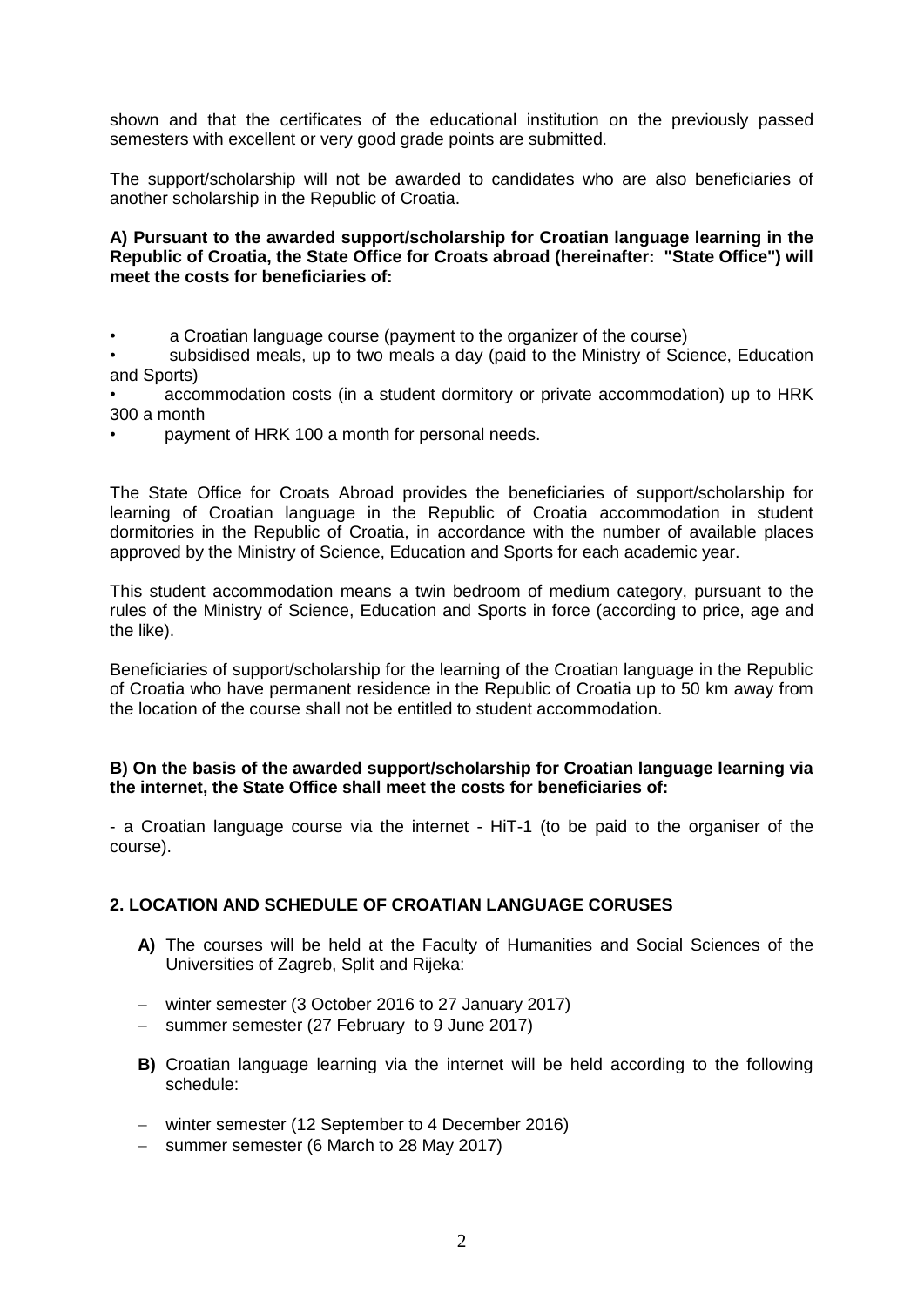# **3. REQUIRED DOCUMENTATION**

Tender application must be accompanied by the submission of the following documentation:

# **A) for Croatian Language Learning in the Republic of Croatia**

### A1) Candidates - members of the Croatian people

- 1) a completed application form (signed by the candidate)
- 2) a brief biography (explaining the reasons for applying)
- 3) a valid travel document from all states of which they are a citizen
- 4) proof of residence outside the RC (foreign personal identity card, or other corresponding document), or if the candidate has been resident in the RC for the past two years, it is necessary to provide proof of residence in the RC (a corresponding document issued by the Ministry of the Interior of the RC).
- 5) birth certificate<br>6) written proof o
- written proof of membership of the Croatian people one of the following public documents of the candidate or their parents or some other ancestor if it contains information on Croatian nationality: birth certificate or school certificate, or a copy of a school register or student record, or an employment record book, or military service record book, or a marriage certificate or a death certificate or a decision on the award of Croatian citizenship pursuant to Articles 16 or 11, or a written statement by the head of the competent DM/CO of the RC or community/association of Croatian emigrants.

If membership of the Croatian people is to be proven by a public document of an ancestor, it is also necessary to prove the blood connection with that person and provide a birth certificate of the parents, or their parents, all the way back to the ancestral member of the Croatian people.

7) certificate of completion of secondary school, post-secondary or university education.

### A2) Candidates - spouses of members of the Croatian people

- 1) a completed application form (signed by the candidate)
- 2) a brief biography (explaining the reasons for applying)
- 3) a valid travel document for all states of which they are a citizen
- 4) proof of residence outside the RC (foreign personal identity card, or other corresponding document), and if the candidate has been resident in the RC for the past two years it is necessary to provide proof of permanent residence in the RC (a corresponding document issued by the Ministry of the Interior of the RC).
- 5) the candidate's birth certificate
- 6) written proof of the the candidate's spouse's membership of the Croatian people one of the following public documents of the candidate's spouse or his or her parents or another ancestor if it contains information on Croatian nationality: birth certificate or school certificate or a copy of a school register or student record or employment record book, or military service record book, or marriage certificate, or death certificate or birth certificate or decision on the award of Croatian citizenship pursuant to Article 16 or 11, or a written statement by the head of the competent DM/CO of the RC or community/association of Croatian emigrants.

If membership of the Croatian people is to be proven by a public document of an ancestor of the candidate's spouse, their family links must be proven, that is it is necessary to submit a birth certificate of his or her parent, all the way back to the ancestral member of the Croatian people .

5.) proof that the candidate's spouse (member of the Croatian people) has permanent residence outside the RC (foreign identity card or another corresponding document), and if he or she has had permanent residence in the RC during last two years, it is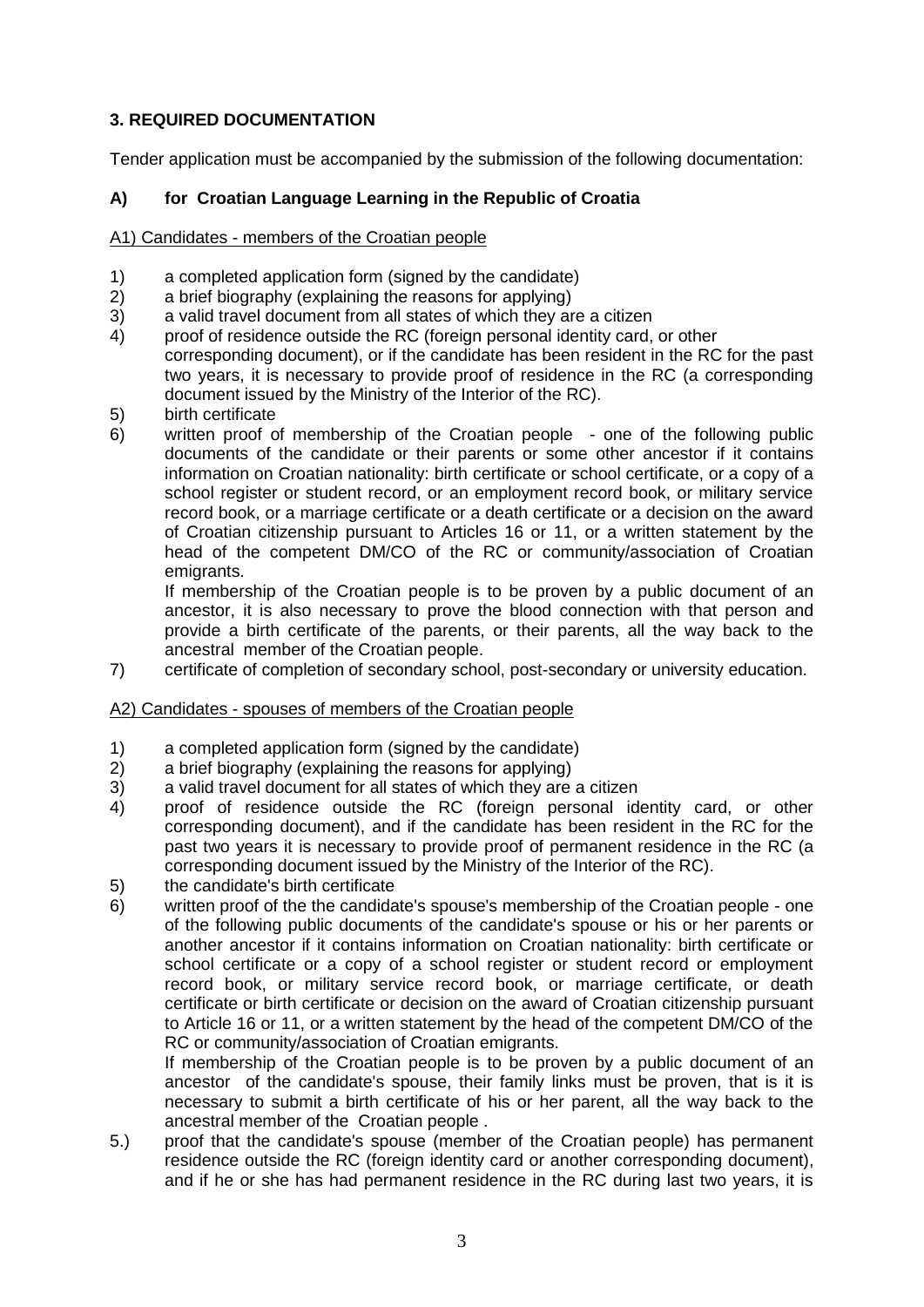necessary to submit proof of permanent/temporary residence in RC (a corresponding document issued by the Ministry of the Interior of the RC).

- 7) candidate's certificate of completion of secondary school or higher education.
- 8) candidate's marriage certificate

### A3) Candidates – friends of the Croatian people

- 1) a completed application form (signed by the candidate)
- 2) a brief biography (explaining the reasons for applying)
- 3) a valid travel document for all states of which they are a citizen
- 4) proof of residence outside the RC (foreign personal identity card, or other corresponding document), or if the candidate has been resident in the RC for the past two years, it is necessary to submit proof of permanent residence in the RC (a corresponding document issued by the Ministry of the Interior of the RC).
- 5) a birth certificate
- 6) a corresponding document certifying commitment to nurturing Croatian identity and the promotion of Croatian cultural unity (a written statement or recommendation by the head of the competent DM/CO of the RC or community/association of Croatian emigrants, certificate of membership of Croatian organisations, and the like).
- 7) a certificate of completion of secondary school, post-secondary or university education.

### **B) for Croatian Language Learning via the Internet**

### B1) Candidates - members of the Croatian people

- 1) a completed application form (signed by the candidate)
- 2) a brief biography (explaining the reasons for applying)
- 3) a valid travel document for all states of which they are a citizen
- 4) proof of permanent residence outside the RC (foreign personal identity card, or other corresponding document)
- 5) a birth certificate
- 6) written proof of membership of the Croatian people one of the following public documents of the candidate or their parents or some other ancestor if it contains information on Croatian nationality: birth certificate or school certificate, or a copy of a school register or student record, or employment record book, or military service record book, or a marriage certificate or death certificate or a decision on the award of Croatian citizenship pursuant to Articles 16 or 11, or a written statement by the head of the competent DM/CO of the RC or community/association of Croatian emigrants. If membership of the Croatian people is to be proven by a public document of an ancestor, it is also necessary to prove the blood connection with that person and provide a birth certificate of the parents, or their parents, all the way back to the ancestral member of the Croatian people.
- 7) a certificate of completion of secondary school, post-secondary or university education.

### B2) Candidates - spouses of members of the Croatian people

- 1) a completed application form (signed by the candidate)
- 2) a brief biography (explaining the reasons for applying)
- 3) a valid travel document for all states of which they are a citizen
- 4) proof of residence outside the RC (foreign personal identity card, or other corresponding document)
- 5) the candidate's birth certificate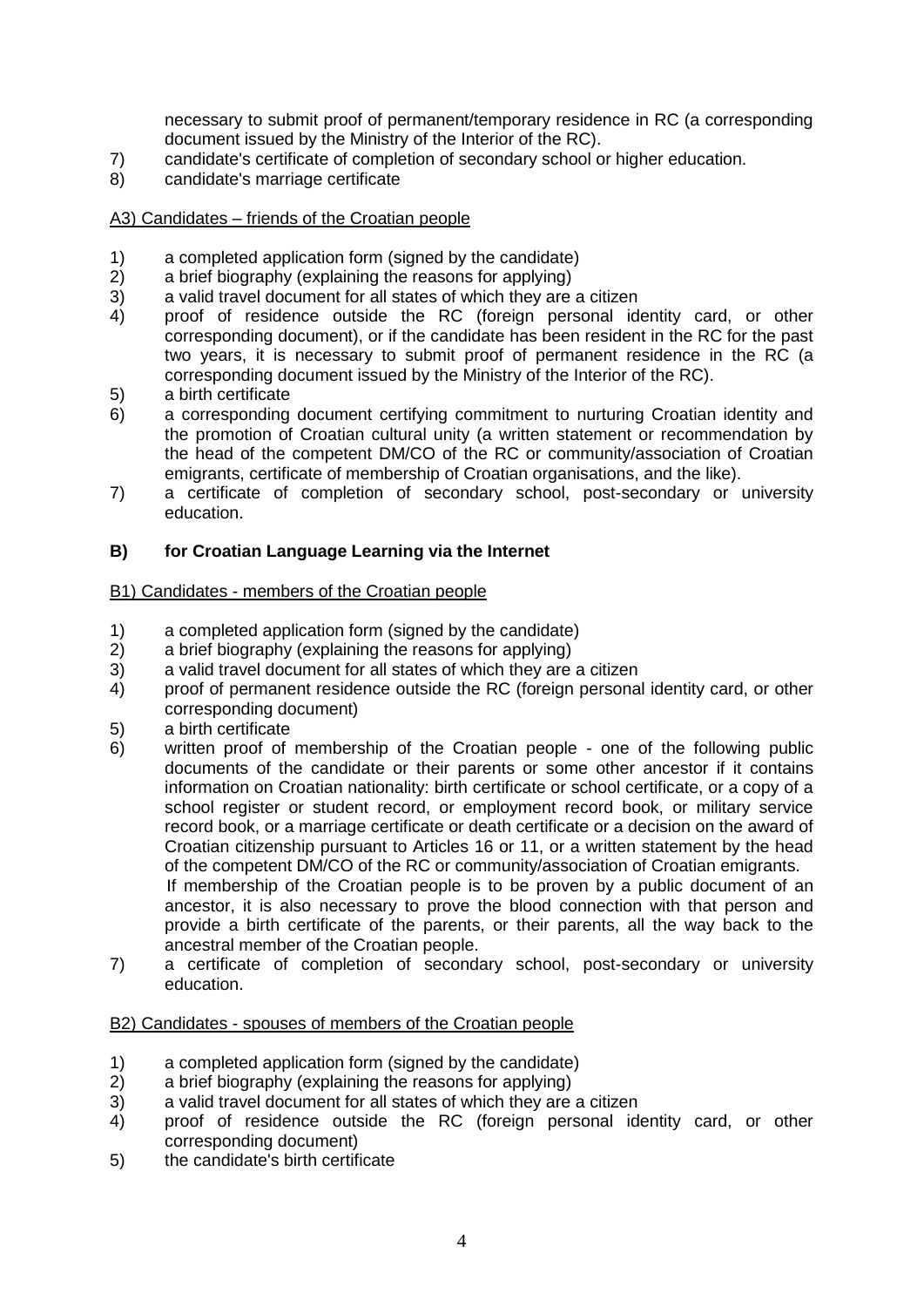- 6) written proof of the the candidate's spouse's membership of the Croatian people one of the following public documents of the candidate's spouse or his or her parents or another ancestor if it contains information on Croatian nationality: birth certificate or school certificate or a copy of a school register or student record or employment record book, or military service record book, or marriage certificate, or death certificate or birth certificate or decision on the award of Croatian citizenship pursuant to Articles 16 or 11, or a written statement by the head of the competent DM/CO of the RC or community/association of Croatian emigrants. If membership of the Croatian people is to be proven by a public document of an ancestor of the candidate's spouse, their family links must be proven, that is, it is necessary to submit a birth certificate of his or her parent, all the way back to the
- ancestral member of the Croatian people. 7) proof that the candidate's spouse (member of the Croatian people) has permanent residence outside the RC (foreign identity card or other corresponding document)
- 8) the candidate's certificate of completion of secondary school, post-secondary or university education.
- 9) the candidate's marriage certificate

### B3) Candidates – friends of the Croatian people

- 1) a completed application form (signed by the candidate)
- 2) a brief biography (explaining the reasons for applying)
- 3) a valid travel document for all states of which they are a citizen
- 4) proof of permanent residence outside the RC (foreign personal identity card, or other corresponding document)
- 5) a birth certificate
- 6) a corresponding document certifying commitment to nurturing Croatian identity and the promotion of Croatian cultural unity (a written statement or recommendation by the head of the competent DM/CO of the RC or a community/association of Croatian emigrants, certificate of membership of Croatian organisations, and the like).
- 7) a certificate of completion of secondary school, post-secondary or university education.

REMARK: Candidates – members of the Croatian people who have been awarded previously support/scholarship for the Croatia language learning by the State Office for Croats Abroad, are not obliged to submit a written proof of membership of the Croatian people when submitting this application.

### **4. CRITERIA**

The criteria which will be the basis for the determination of the list of candidates for the award of support/scholarship for the Croatian Language Learning are the following:

|                  | Criteria                                                                                                                           | <b>Number of</b><br>credits |
|------------------|------------------------------------------------------------------------------------------------------------------------------------|-----------------------------|
|                  | candidates under 25 years by the date of the<br>publication of the Public Invitation (to be proven by a<br>birth certificate)      | 20                          |
| $\overline{2}$ . | candidates from 26 to 35 years by the date of the<br>publication of the Public Invitation (to be proven by a<br>birth certificate) | 10                          |

### **A) for Croatian Language Learning in the Republic of Croatia**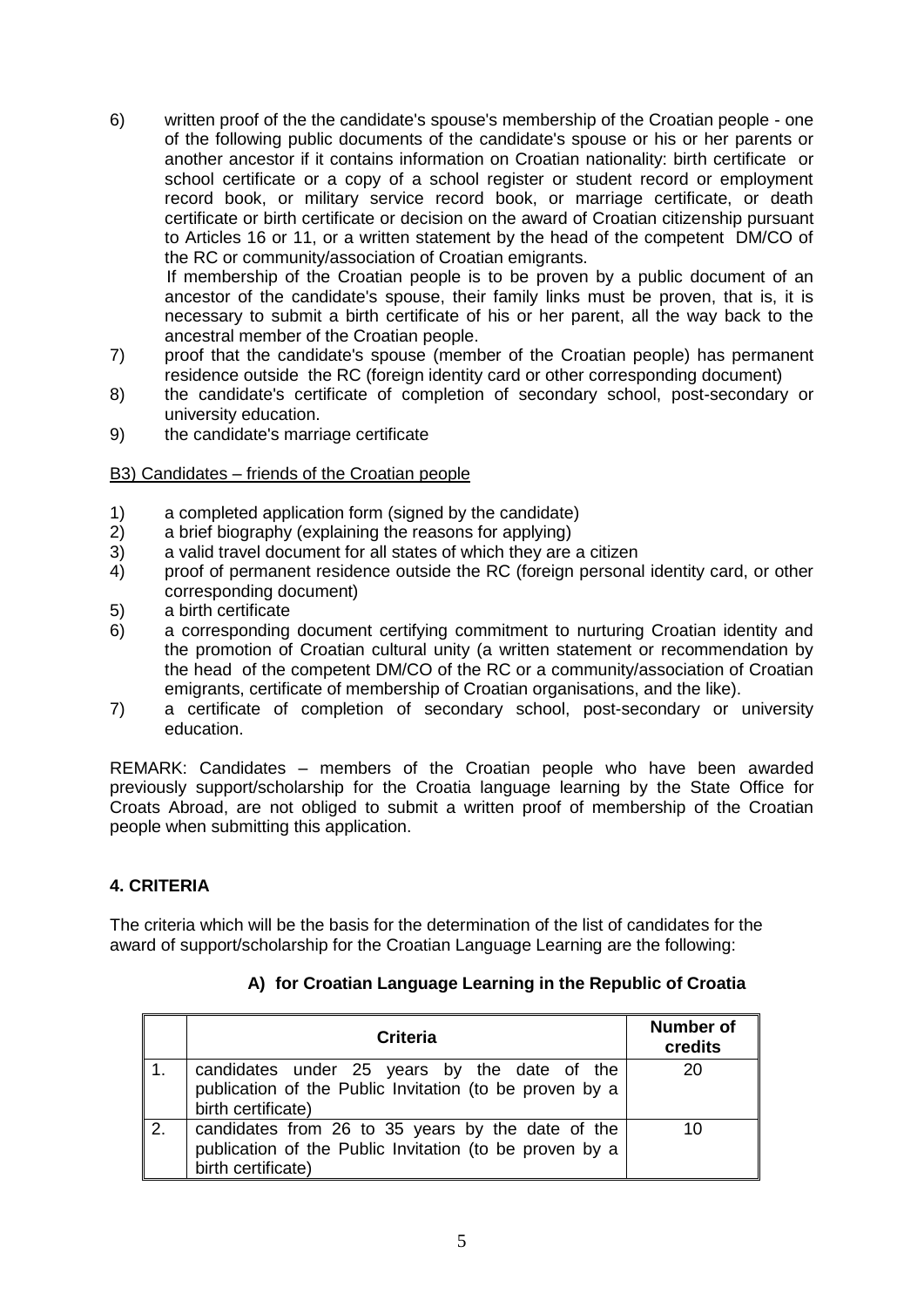| 3. | candidates enrolled in the first or second year of<br>studies, or the first or second year of undergraduate<br>studies at a post-secondary institution in the RC (to be<br>proven by a certificate of the higher education institution<br>in the RC)                                                                | 20 |
|----|---------------------------------------------------------------------------------------------------------------------------------------------------------------------------------------------------------------------------------------------------------------------------------------------------------------------|----|
| 4. | returnee candidates with up to two years of permanent<br>residence in RC (to be proven by a certificate from the<br>Ministry of the Interior of RC)                                                                                                                                                                 | 20 |
| 5. | candidates who have already completed one semester<br>for which the costs were borne by the State Office with<br>excellent grades (to be proven by an agreement<br>concluded with this State Office and a certificate from a<br>higher education institution in RC at which the<br>candidate took the course)       | 15 |
| 6. | candidates with completed post-secondary or university<br>education (to be proven by a certificate of the higher<br>education institution outside RC)                                                                                                                                                               | 10 |
| 7. | candidates who have already completed one semester<br>for which the costs were borne by the State Office with<br>very good grades (to be proven by an agreement<br>concluded with this State Office and a certificate from<br>the higher education institution in the RC at which the<br>candidate took the course) | 10 |
| 8. | who<br>active<br>candidates<br>members<br>Ωf<br>are<br>a<br>community/association of the Croatian minority<br>or<br>Croatian emigrants (to be proven by a certificate by the<br>community/association outside the RC)                                                                                               | 20 |

# **B) for Croatian Language Learning via the Internet**

|                  | <b>Criteria</b>                                                                                                                                                                                     | <b>Number of</b><br>credits |
|------------------|-----------------------------------------------------------------------------------------------------------------------------------------------------------------------------------------------------|-----------------------------|
| $\overline{1}$ . | candidates under 25 years (to be proven by a birth<br>certificate)                                                                                                                                  | 20                          |
| 2.               | candidates between 26 and 35 years (to be proven by a<br>birth certificate)                                                                                                                         | 10                          |
| 3.               | candidates<br>who are active members<br>് റf<br>a<br>community/association of Croatian minority or Croatian<br>emigrants (to be proven by a certificate by the<br>community/association outside RC) | 20                          |

REMARK: If candidates are awarded the same number of credits, the priority for the award of support/scholarship for learning the Croatian language in the Republic of Croatia shall be given to members of the Croatian people, followed by their spouses, followed by friends of the Croatian people.

# **5. SUBMISSION OF APPLICATIONS**

Applications shall be submitted only by the electronic mail to: [tečaj-hrvatskog-jezika@hrvatiizvanrh.rh](mailto:tečaj-hrvatskog-jezika@hrvatiizvanrh.rh)